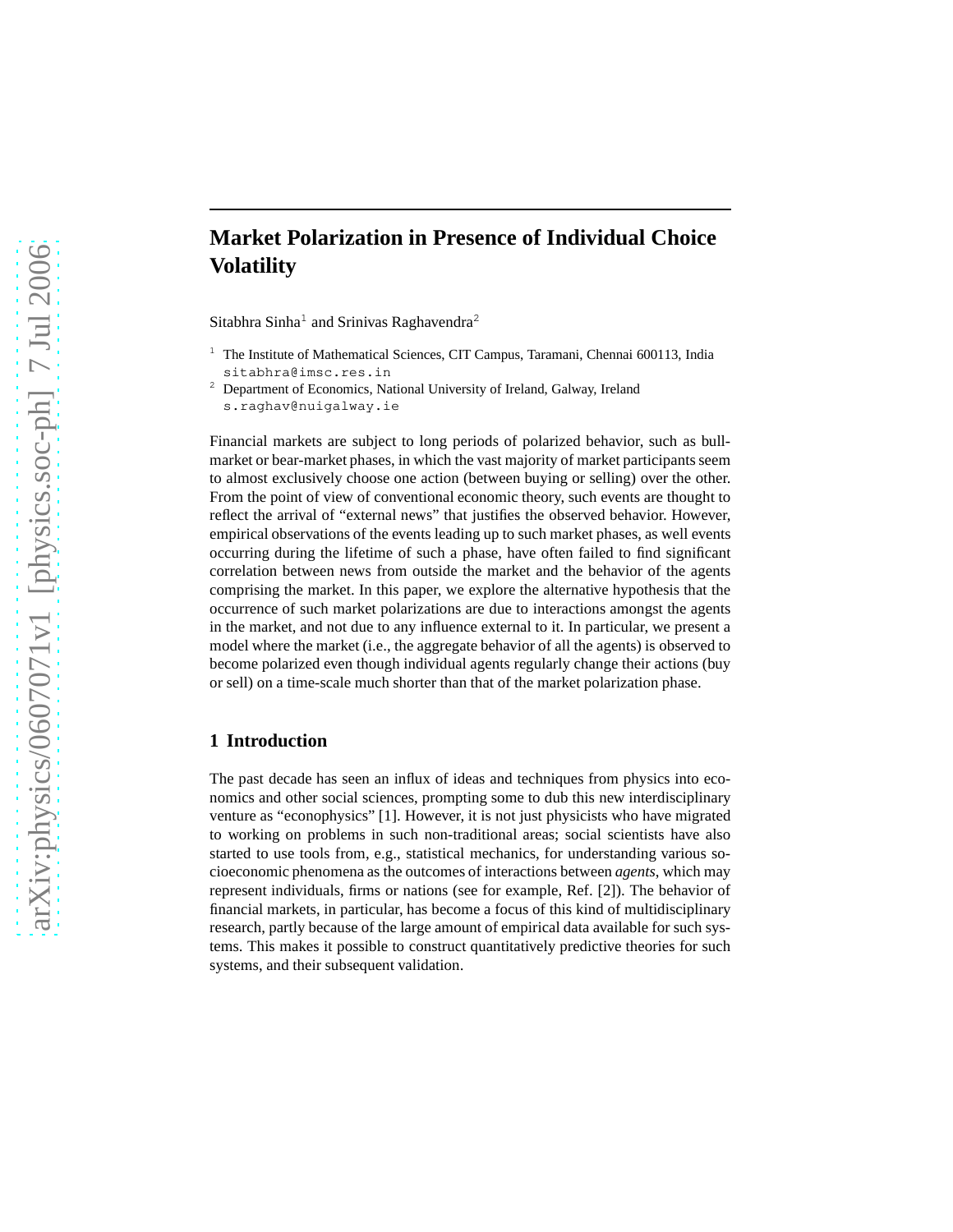## 2 Sitabhra Sinha and Srinivas Raghavendra

Analysis of the empirical data from different financial markets has led to the discovery of several *stylized facts*, i.e., features that are relatively invariant with respect to the particular market under study. For example, it seems to be the case that markets (regardless of their stage of development) show much stronger fluctuations than would be expected from a purely Gaussian process [3, 4]. Another phenomenon that has been widely reported in financial markets is the existence of *polarized* phases, when the majority of market participants seem to opt exclusively to buy rather than sell (or vice versa) for prolonged periods. Such bull-market (or bear-market) phases, when the market exhibits excess demand (or supply) relative to the market *equilibrium* state, where the demand and supply are assumed to balance each other, are quite common and may be of substantial duration. Such events are less spectacular than episodes of speculative bubbles and crashes [5], which occur over a relatively faster time-scale; however, their impact on the general economic development of nations maybe quite significant, partly because of their prolonged nature. Hence, it is important to understand the reasons for occurrence of such market polarizations.

Conventional economic theory seeks to explain such events as reflections of news external to the market. If it is indeed true that particular episodes of market polarizations can only be understood as responses to specific historical contingencies, then it should be possible to identify the significant historical events that precipitated each polarized phase. However, although *a posteriori* explanation of any particular event is always possible, there does not seem to be any general explanation for such events in terms of extra-market variables, especially one that can be used to predict future market phases.

In contrast to this preceding approach, one can view the market behavior entirely as an emergent outcome of the interactions between the agents comprising the market. While external factors may indeed influence the actions of such agents, and hence the market, they are no longer the main determinants of market dynamics, and it should be possible to observe the various "stylized facts" even in the absence of news from outside the market. In this explanatory framework, the occurrence of market polarization can be understood in terms of time evolution of the collective action of agents. It is important to note here that the individual agents are assumed to exercise their free will in choosing their particular course of action (i.e., whether to buy or sell). However, in any real-life situation, an agent's action is also determined by the information it has access to about the possible consequences of the alternative choices available to it. In a free market economy, devoid of any central coordinating authority, the personal information available to each agent may be different. Thus the emergence of market behavior, which is a reflection of the collective action of agents, can be viewed as a self-organized coordination phenomenon in a system of heterogeneous entities.

The simplest model of collective action is one where the action of each agent is completely independent of the others; in other words, agents choose from the available alternatives at random. In the case of binary choice, where only two options are available to each agent, it is easy to see that the emergence of collective action is equivalent to a random walk on a one-dimensional line, with the number of steps equal to the number of agents. Therefore, the result will be a Gaussian distribution,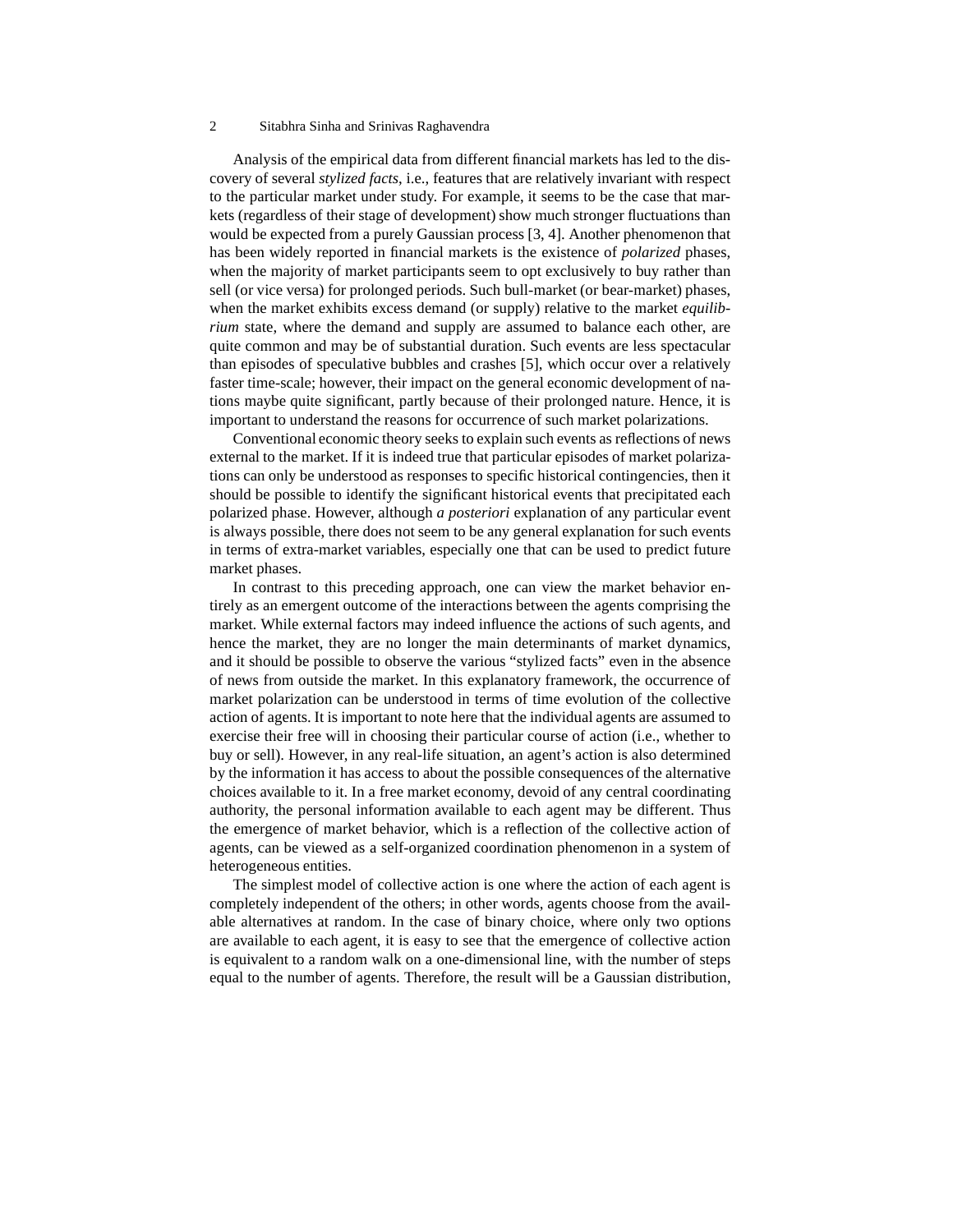with the most probable outcome being an equal number of agents choosing each alternative. As a result, for most of the time the market will be balanced, with neither excess demand nor supply. As already mentioned, while this would indeed be expected in the idealised situation of conventional economic theory, it is contrary to observations in real life indicating strongly polarized collective behavior among agents in a market. In these cases, a significant majority of agents choose one alternative over another, resulting in the market being either in a buying or selling phase. Examples of such strong bimodal behavior has been also observed in contexts other than financial markets, e.g., in the distribution of opening gross income for movies released in theaters across the USA [6].

The polarization of collective action suggests that the agents do not choose their course of action completely independently, but are influenced by neighboring agents. In addition, their personal information may change over time as a result of the outcome of their previous choices, e.g., whether or not their choice of action agreed with that of the majority<sup>3</sup>. This latter effect is an example of global feedback process that we think is crucial for the polarization of the collective action of agents, and hence, the market.

In this paper, we propose a model for the dynamics of market behavior which takes into account these different effects in the decision process of an agent choosing between two alternatives (e.g., buy or sell) at any given time instant. We observe a phase transition in the market behavior from an equilibrium state to a far-fromequilibrium state characterized by either excess demand or excess supply under various conditions. However, most strikingly, we observe that the transition to polarized market states occurs when an agent learns to adjust its action according to whether or not its previous choice accorded with that of the majority. One of the striking consequences of this global feedback is that, although individual agents continue to regularly switch between the alternatives available to it, the duration of the polarized phase (during which the collective action is dominated by one of the alternatives) can become extremely long. The rest of the paper is organized as follows. In the next section, we give a detailed description of the model, followed in the subsequent section by a summary of the results. We conclude with a discussion of possible extensions of the model and implications of our results. For further details please refer to Ref. [8].

# **2 The Model**

In this section we present a general model of collective action that shows how polarization in the presence of individual choice volatility can be achieved through adaptation and learning. We assume that individual agents behave in a rational manner, where rationality is identified with actions that would result in market equilibrium in

<sup>&</sup>lt;sup>3</sup> This would be the case if, as in Keynes' "beauty contest" analogy for the stock market, agents are more interested in foreseeing how the general public will value certain investments in the immediate future, rather than the long-term probable yields of these investments based on their fundamental value [7].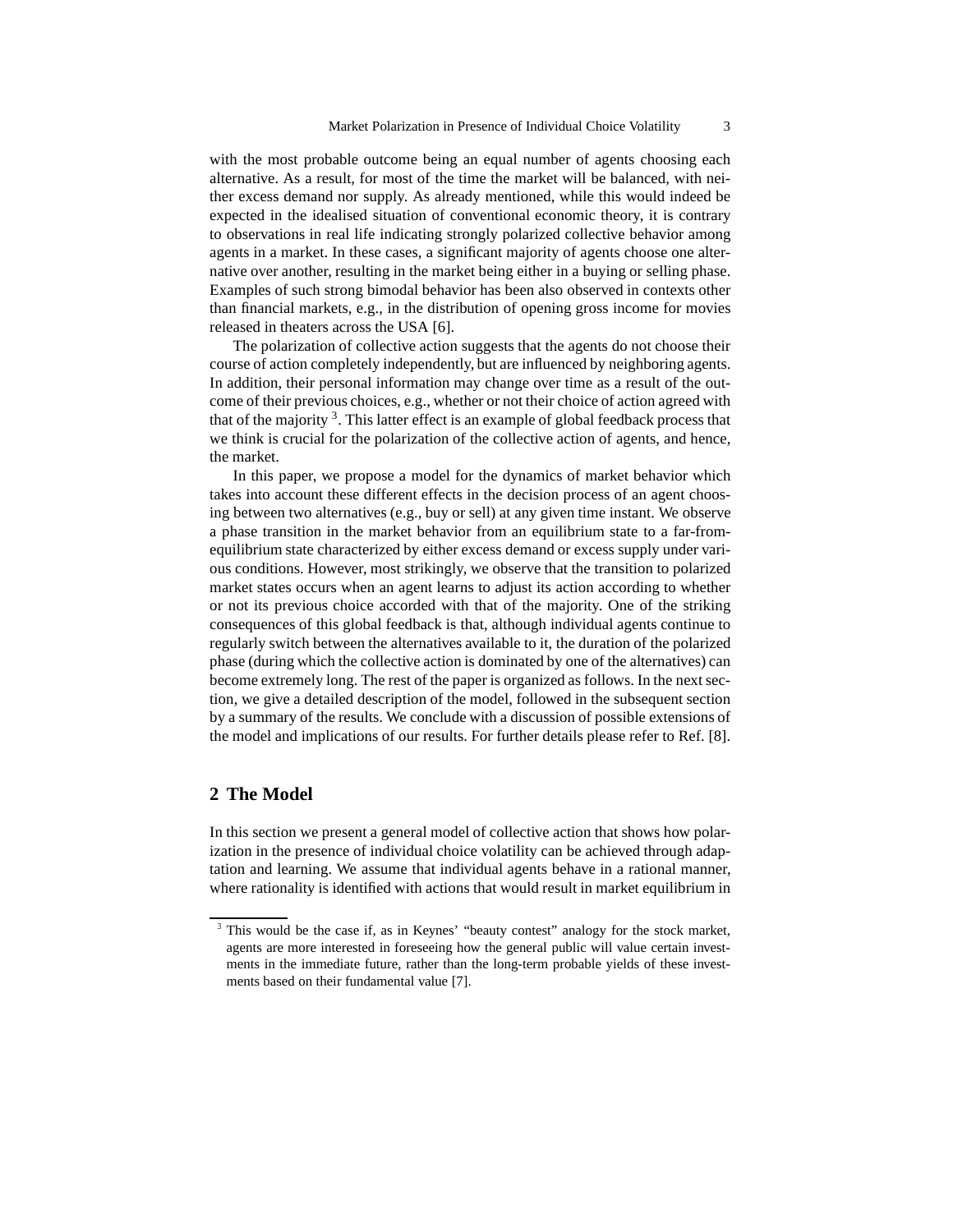#### 4 Sitabhra Sinha and Srinivas Raghavendra



**Fig. 1.** An abstract model of a market. Each agent interacts (interactions indicated by arrows) with a subset of the other agents comprising the market, indicated by the boundary formed from the broken lines. The combined action of all agents results in the overall state of the market. The news of this state is available to all agents, although the information about the individual actions of all agents may not be accessible to any one agent.

the absence of interaction between agents. Therefore, for a large ensemble of such non-interacting agents we will observe only small fluctuations about the equilibrium. Here we explore how the situation alters when agents are allowed to interact with each other. In our model, the market behavior reflects the collective action of many interacting agents, each deciding to buy or sell based on limited information available to it about the consequences of such action. An example of such limited information available to an agent is news of the overall market sentiment as reflected in market indices such as  $S \& P 500$ . A schematic diagram of the various influences acting in the market is shown in Fig. 1.

Our model is defined as follows. Consider a population of N agents, whose actions are subject to bounded rationality, i.e., they either buy or sell an asset based on information about the action of their neighboring agents and how successful their previous actions were. The fundamental value of the asset is assumed to be unchanged throughout the period. In addition, the agents are assumed to have limited resources, so that they cannot continue to buy or sell indefinitely. However, instead of introducing explicit budget constraints [9], we have implemented gradually diminishing returns for a decision that is taken repeatedly. This is akin to the belief adaptation process in the Weisbuch-Stauffer model of social percolation [10], where making similar choices in successive periods decreases the probability of making the same choice in the subsequent period.

At any given time  $t$ , the state of an agent iis fully described by two variables: its choice,  $S_i^t$ , and its belief about the outcome of the choice,  $\frac{t}{i}$ . The choice can be either  $buy (= + 1)$  or  $sell (= 1)$ , while the belief can vary continuously over a range (initially, it is chosen from a uniform random distribution). At each time step, every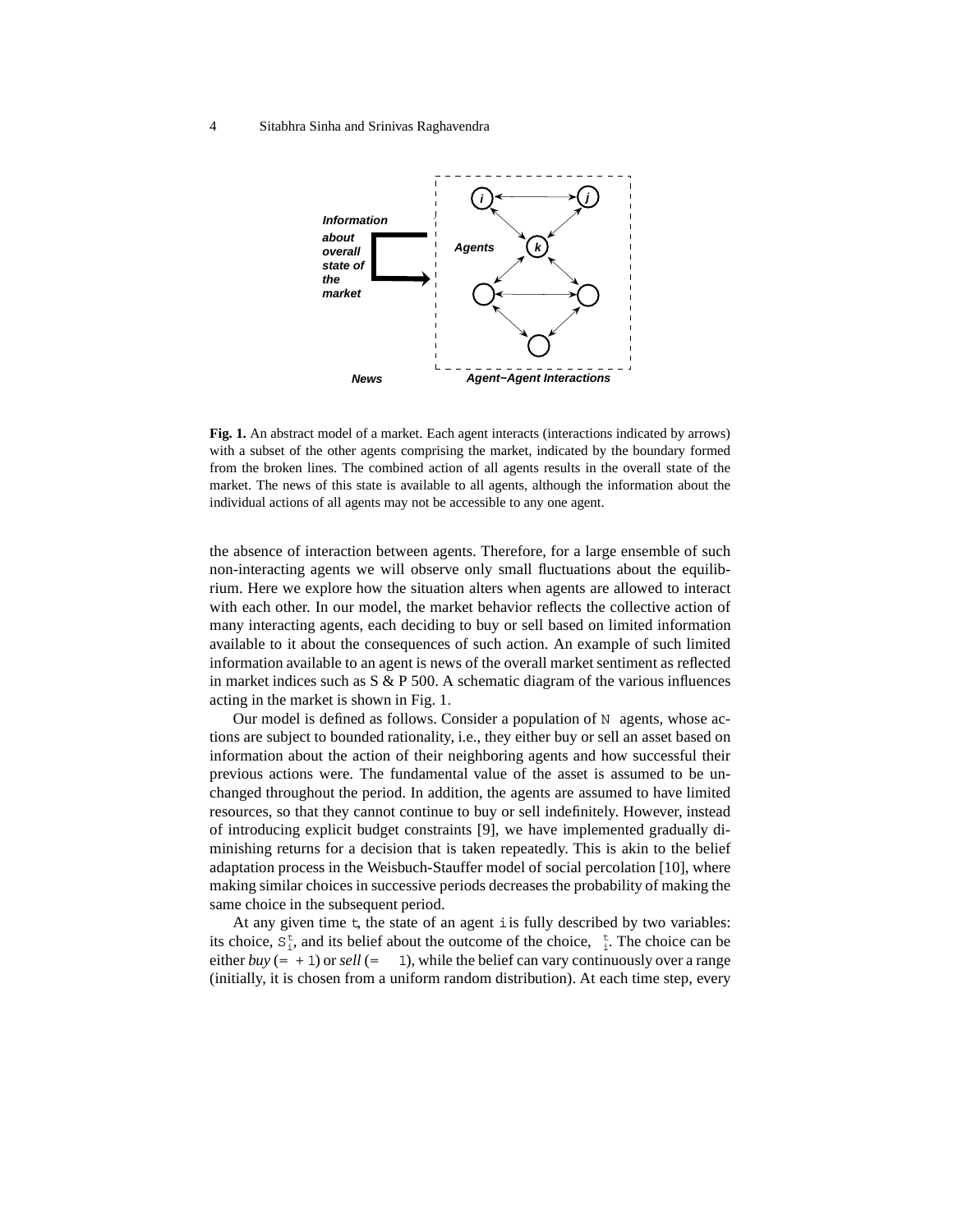agent considers the average choice of its neighbors at the previous instant, and if this exceeds its belief, then it makes the same choice; otherwise, it makes the opposite choice. Then, for the i-th agent, the choice dynamics is described by:

$$
S_i^{t+1} = \text{sign} \left( \begin{array}{cc} 1 \\ 1 \end{array} S_i^t \right) \left( \begin{array}{cc} 1 \\ 1 \end{array} \right)
$$

where N is the set of neighbors of agent  $i(i = 1; \dots; N)$ , and sign  $(z) = +1$ , if  $z > 0$ , and  $z = 1$ , otherwise. The degree of interaction among neighboring agents,  $J_{ij}$ , is assumed to be a constant (= 1) for simplicity and normalized by z (=  $\mathcal{N}$ ), the number of neighbors. In a lattice, N is the set of spatial nearest neighbors and z is the coordination number, while in the mean field approximation, N is the set of all other agents in the system and  $z = N$  1.

The individual belief, evolves over time as:

$$
\begin{array}{rcl}\n\mathbf{t} + 1 & = & \mathbf{t} + \mathbf{S}_1^{\mathsf{t} + 1} + \mathbf{S}_1^{\mathsf{t}} \mathbf{y} \mathbf{f} \mathbf{S}_1^{\mathsf{t}} \mathbf{\in} \mathbf{S}_2^{\mathsf{t}} \mathbf{\in} \mathbf{S}_1^{\mathsf{t}} \mathbf{\in} \mathbf{S}_1^{\mathsf{t}} \mathbf{\in} \mathbf{S}_1^{\mathsf{t}} \mathbf{\in} \mathbf{S}_1^{\mathsf{t}} \mathbf{\in} \mathbf{S}_1^{\mathsf{t}} \mathbf{\in} \mathbf{S}_1^{\mathsf{t}}\n\end{array} \tag{2}
$$

where M<sup>t</sup> = (1=N)  $jS_j^t$  is the fractional excess demand and describes the overall state of the market at any given time  $t$ . The adaptation rate governs the time-scale of diminishing returns, over which the agent switches from one choice to another in the absence of any interactions between agents. The learning rate controls the process by which an agent's belief is modified when its action does not agree with that of the majority at the previous instant. As mentioned earlier, the desirability of a particular choice is assumed to be related to the fraction of the community choosing it. Hence, at any given time, every agent is trying to coordinate its choice with that of the majority. Note that, for  $= 0$ ;  $= 0$ , the model reduces to the well-known zero-temperature, random field Ising model (RFIM) of statistical physics.

We have also considered a 3-state model, where, in addition to  $1, S_i^t$  has a third state, 0, which corresponds to the agent choosing neither to buy nor sell. The corresponding choice dynamics, Eq. (1), is suitably modified by introducing a threshold, with the choice variable taking a finite value only if the magnitude of the difference between the average choice of its neighbors and its belief exceeds this threshold. This is possibly a more realistic model of markets where an agent may choose not to trade, rather than making a choice only between buying or selling. However, as the results are qualitatively almost identical to the 2-state model introduced before, in the following section we shall confine our discussion to the latter model only.

## **3 Results**

In this section, we report the main results of the 2-state model introduced in the preceding section. As the connection topology of the contact network of agents is not known, we consider both the case where the agents are connected to each other at random, as well as, the case where agents are connected only to agents who are located at spatially neighboring locations. Both situations are idealised, and in reality is likely to be somewhere in between. However, it is significant that in both of these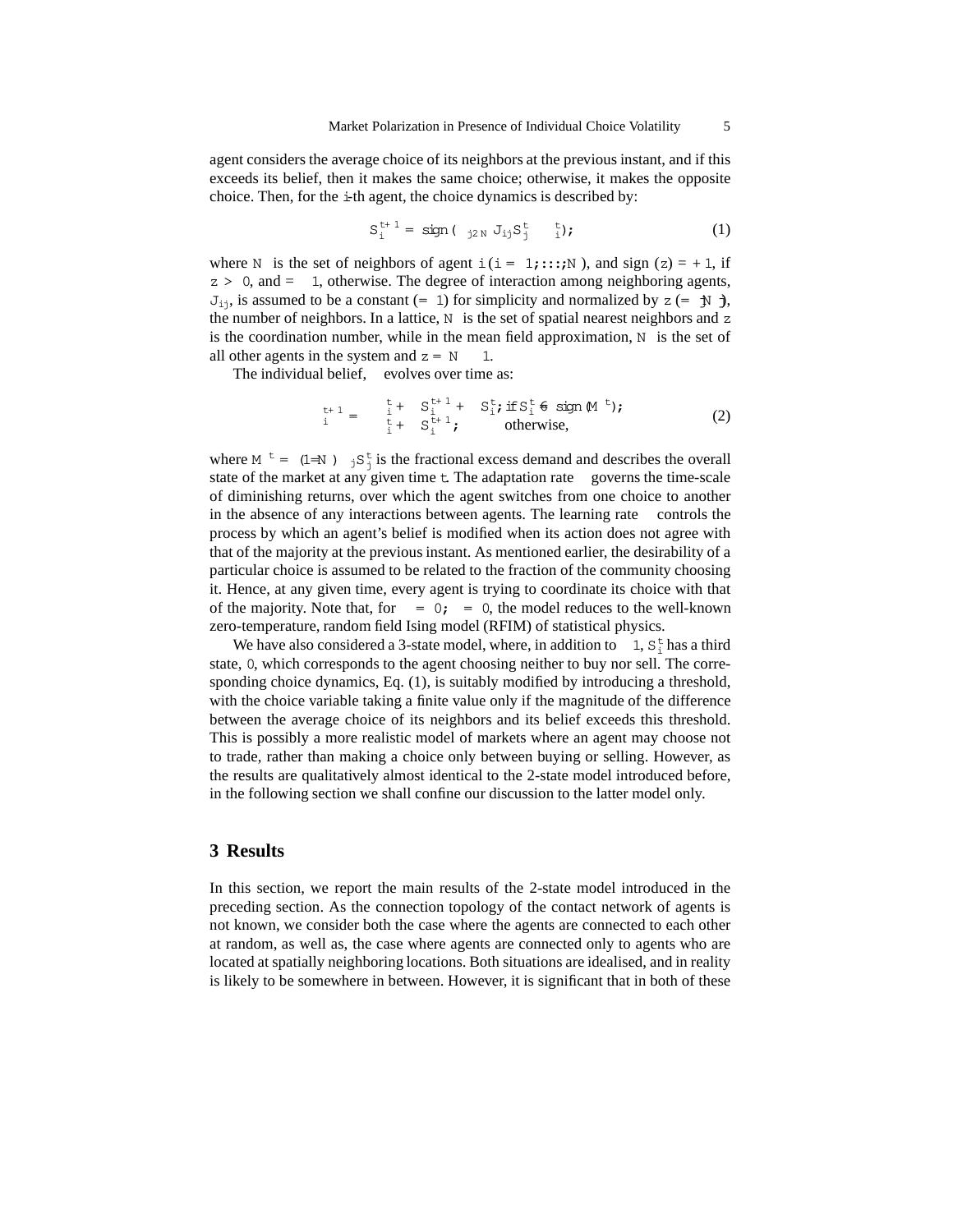very different situations we observe market polarization phases which are of much longer duration compared to the timescale at which the individual agents switch their choice state (S).

#### **3.1 Random network of agents and the mean field model**

We choose the z neighbors of an agent at random from the  $N = 1$  other agents in the system. We also assume this randomness to be "annealed", i.e., the next time the same agent interacts with z other agents, they are chosen at random anew. Thus, by ignoring spatial correlations, a mean field approximation is achieved.

For  $z = N$  1, i.e., when every agent has the information about the entire system, it is easy to see that, in the absence of learning  $( = 0)$ , the collective decision M follows the evolution equation rule:

$$
M^{t+1} = sign[(1)M^{t} t_{=1}^{t}M];
$$
 (3)

For  $0 <$  < 1, the system alternates between the states  $M = 1$  (i.e., every agent is a buyer, or every agent is a seller) with a period  $4=$  The residence time at any one state ( $2=$ ) increases with decreasing , and for = 0, the system remains fixed at one of the states corresponding to  $M = 1$ , as expected from RFIM results. At

 $= 1$ , the system remains in the market equilibrium state (i.e.,  $M = 0$ ). Therefore, we see a transition from a bimodal distribution of the fractional excess demand, M , with peaks at non-zero values, to an unimodal distribution of M centered about 0, at

 $c_c = 1$ . When we introduce learning, so that  $\geq 0$ , the agents try to coordinate with each other and at the limit ! 1 it is easy to see that  $S_i = \text{sign}(\mathbb{M})$  for all i, so that all the agents make identical choice. In the simulations, we note that the bimodal distribution is recovered for  $= 1$  when 1.

For finite values of z, the population is no longer "well-mixed" and the meanfield approximation becomes less accurate the lower z is. For  $z \leq N$ , the critical value of at which the transition from a bimodal to a unimodal distribution occurs in the absence of learning,  $\epsilon$  < 1. For example,  $\epsilon$  = 0 for z = 2, while it is 3/4 for  $z = 4$ . As z increases, c quickly converges to the mean-field value,  $c = 1$ . On introducing learning ( $\gt$  0) for  $\gt$  <sub>c</sub>, we again notice a transition to a state corresponding to all agents being buyers (or all agents being sellers), with more and more agents coordinating their choice.

#### **3.2 Agents on a spatial lattice**

To implement the model when the neighbors are spatially related, we consider ddimensional lattices ( $d = 1,2;3$ ) and study the dynamics numerically. We report results obtained in systems with absorbing boundary conditions; using periodic boundary conditions leads to minor changes but the overall qualitative results remain the same.

In the absence of learning  $( = 0)$ , starting from an initial random distribution of choices and beliefs, we observe only very small clusters of similar choice behavior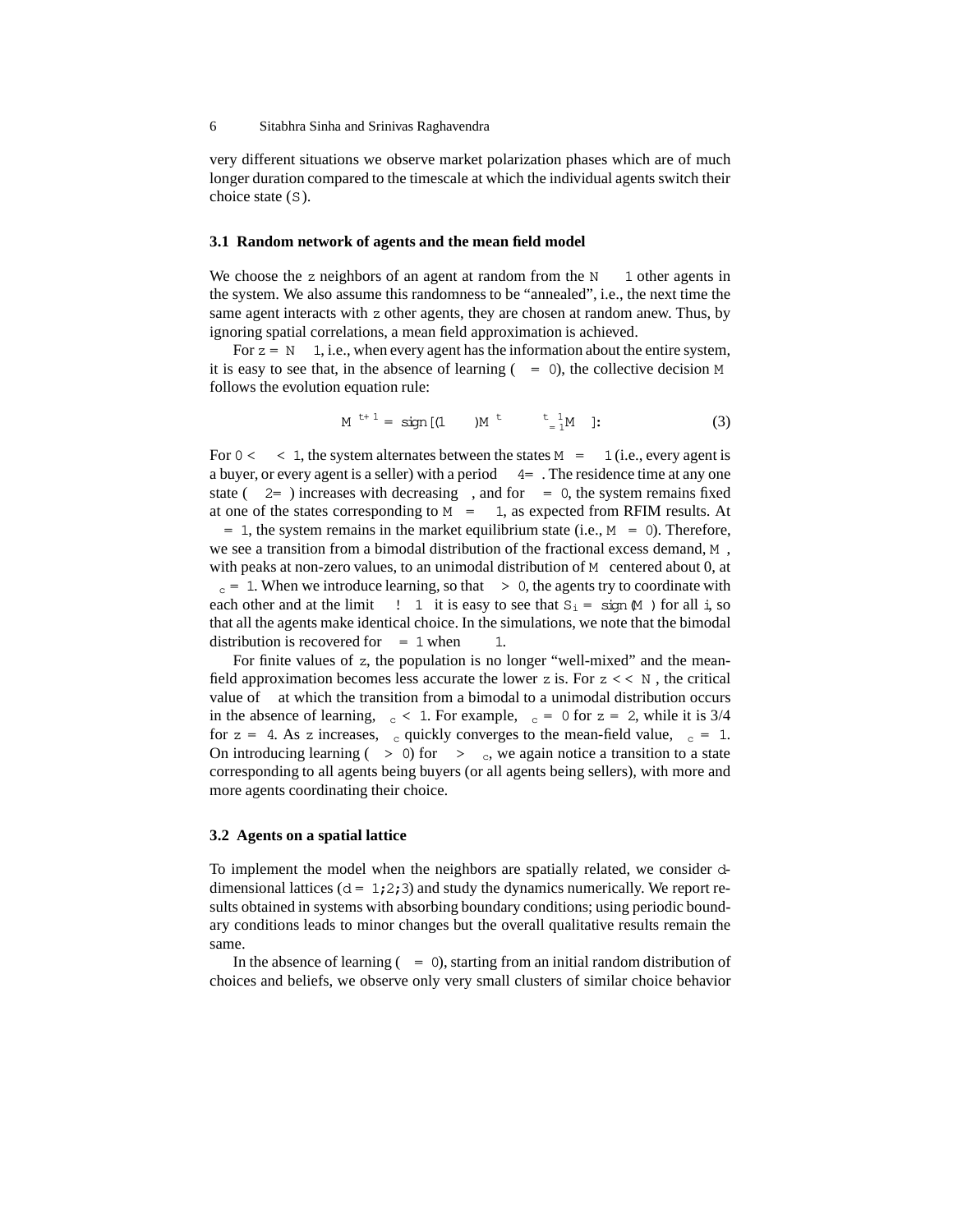

**Fig. 2.** The spatiotemporal evolution of choice (S) among 100 agents, arranged in a onedimensional lattice, with the time-evolution upto 400 iterations starting from a random configuration shown along the vertical axis. The colors (white or black) represent the different choice states (buy or sell) of individual agents. The adaptation rate  $= 0:1$ , and the learning rate increases from 0 (top left) to 0.2 (bottom right). Note that, as increases, one of the two states becomes dominant with the majority of agents at any given time always belonging to this state, although each agent regularly switches between the two states.

and the fractional excess demand, M , fluctuates around 0. In other words, at any given time an equal number of agents (on average) make opposite choices so that the demand and supply are balanced. In fact, the most stable state under this condition is one where neighboring agents in the lattice make opposite choices. This manifests itself as a checkerboard pattern in simulations carried out in one- and two-dimensional square lattices (see e.g., Fig. 2, top left). Introduction of learning in the model ( $> 0$ ) gives rise to significant clustering among the choice of neighboring agents (Fig. 2), as well as, a large non-zero value for the fractional excess demand, M . We find that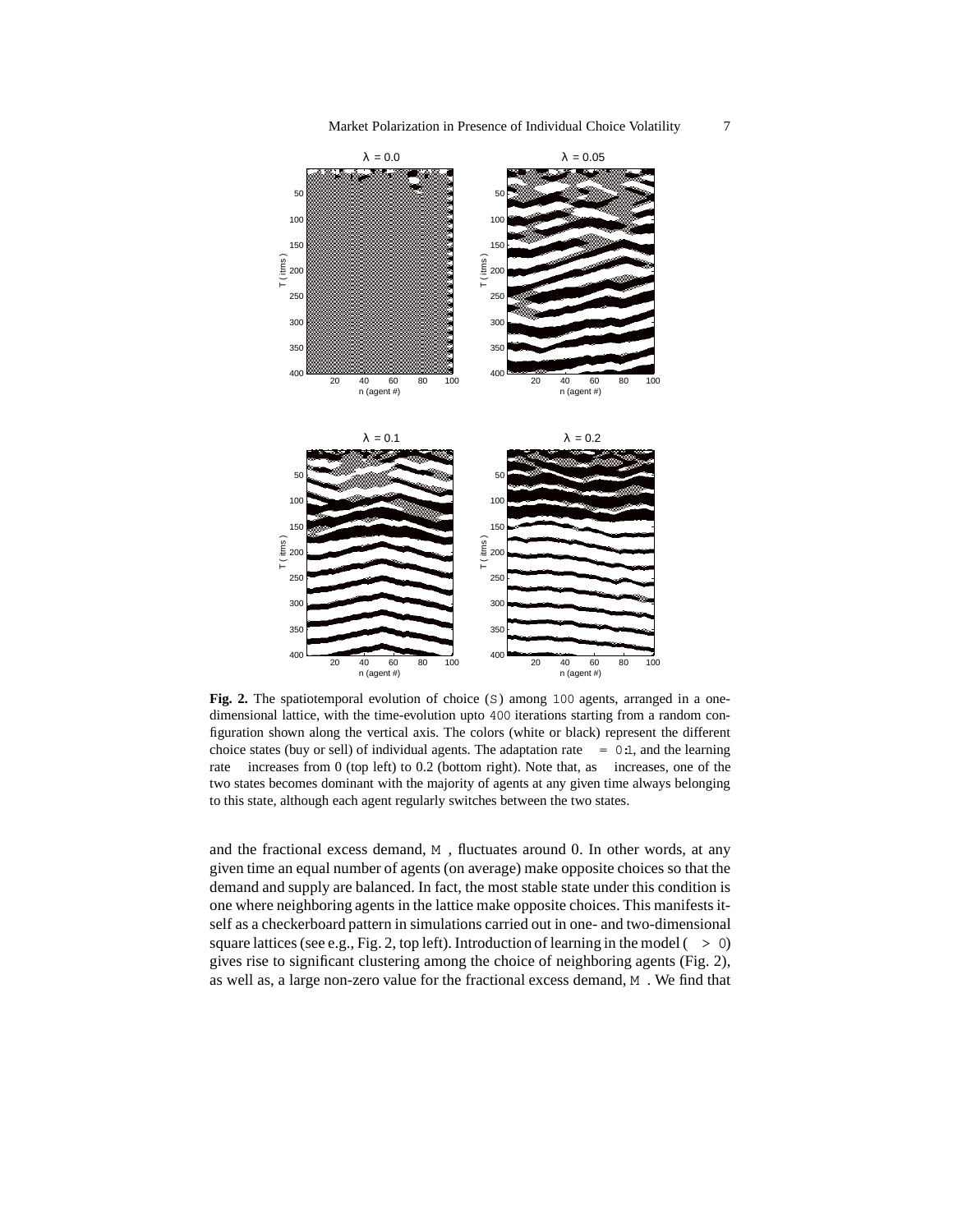

**Fig. 3.** Time series of the fractional excess demand M in a two-dimensional square lattice of 100 100 agents. The adaptation rate  $= 0:1$ , and the learning rate is increased from 0 to 0.2 to show the divergence of the residence time of the system in polarized configurations.

the probability distribution of  $M$  evolves from a single peak at 0, to a bimodal distribution (having two peaks at finite values of M , symmetrically located about 0) as

increases from 0 [11]. The fractional excess demand switches periodically from a positive value to a negative value having an average residence time which increases sharply with and with  $N$  (Fig. 3). For instance, when is very high relative to, we see that M gets locked into one of two states (depending on the initial condition), corresponding to the majority preferring either one or the other choice. This is reminiscent of *lock-in* in certain economic systems subject to positive feedback [12]. The special case of  $= 0$ ;  $> 0$  also results in a lock-in of the fractional excess demand, with the time required to get to this state increasing rapidly as ! 0. For > > 0, large clusters of agents with identical choice are observed to form and dissipate throughout the lattice. After sufficiently long times, we observe the emergence of structured patterns having the symmetry of the underlying lattice, with the behavior of agents belonging to a particular structure being highly correlated. Note that these patterns are dynamic, being essentially concentric waves that emerge at the center and travel to the boundary of the region, which continually expands until it meets another such pattern. Where two patterns meet their progress is arrested and their common boundary resembles a dislocation line. In the asymptotic limit, several such patterns fill up the entire system. Ordered patterns have previously been observed in spatial prisoner's dilemma model [13]. However, in the present case, the patterns indicate the growth of clusters with strictly correlated choice behavior. The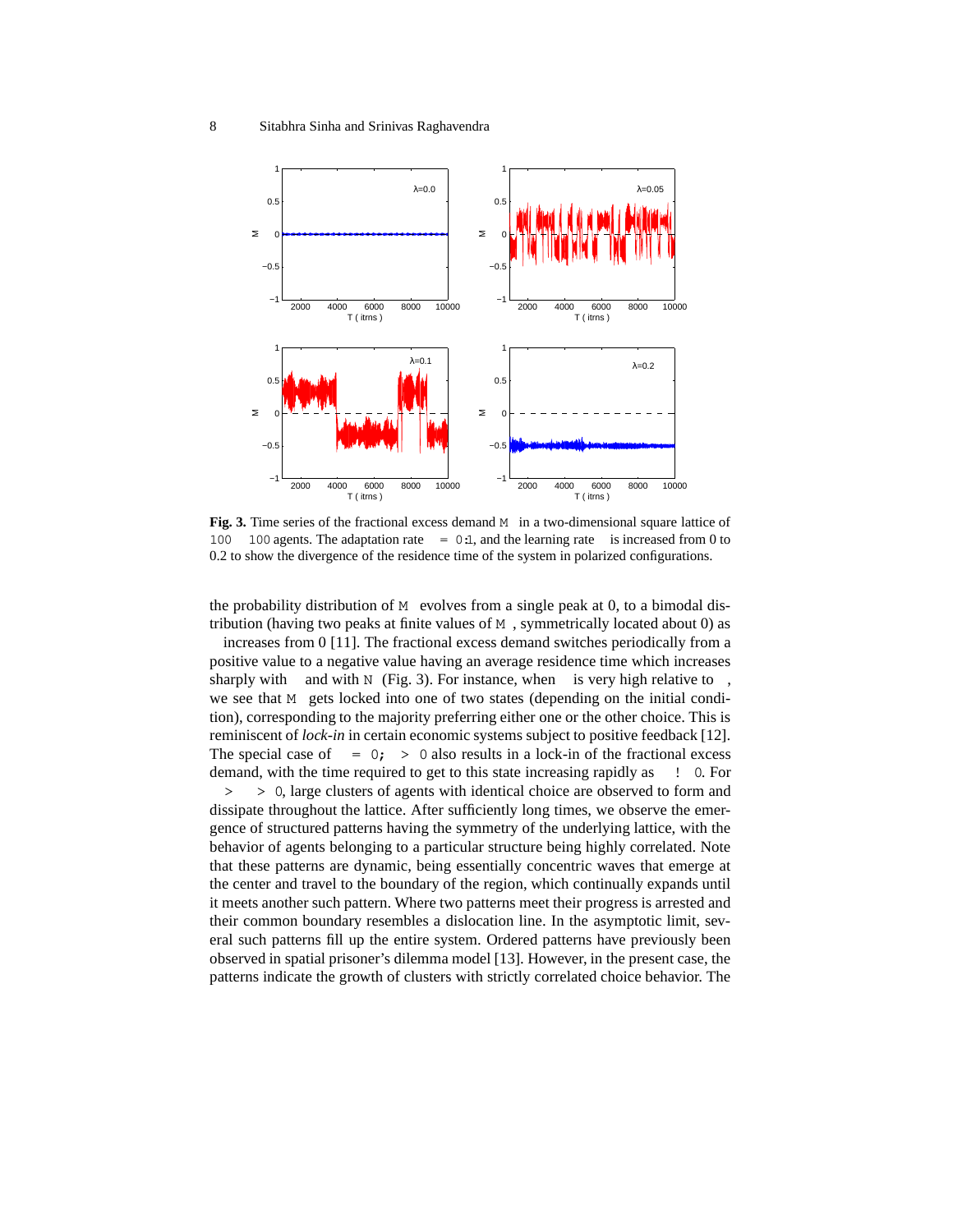

100 200 300 400 500 600 700 800 900 1000

**Fig. 4.** The spatial pattern of choice (S) in a two-dimensional square lattice of 100 100 agents after 2  $10^4$  iterations starting from a random configuration. The adaptation rate = 0:1, and the learning rate of each agent is randomly chosen from an uniform distribution between 0 and 0.1.

central site in these clusters act as the "opinion leader" for the entire group. This can be seen as analogous to the formation of "cultural groups" with shared beliefs [14]. It is of interest to note that distributing from a random distribution among the agents disrupt the symmetry of the patterns, but we still observe patterns of correlated choice behavior (Fig. 4). It is the global feedback  $(6, 6)$  which determines the formation of large connected regions of agents having similar choice behavior.

To get a better idea about the distribution of the magnitude of fractional excess demand, we have looked at the rank-ordered plot of M , i.e., the curve obtained by putting the highest value of M in position 1, the second highest value of M in position 2, and so on. As explained in Ref. [15], this plot is related to the cumulative distribution function of M. The rank-ordering of M. shows that with = 0, the distribution varies smoothly over a large range, while for  $\gt 0$ , the largest values are close to each other, and then shows a sudden decrease. In other words, the presence of global feedback results in a high frequency of market events where the choice of a large number of agents become coordinated, resulting in excess demand or supply. Random distribution of among the agents results in only small changes to the curve (Fig. 5). However, the choice of certain distribution functions for elevates the highest values of M beyond the trend of the curve, which reproduces an empirically observed feature in many popularity distributions that has sometimes been referred to as the "king effect" [16, 17].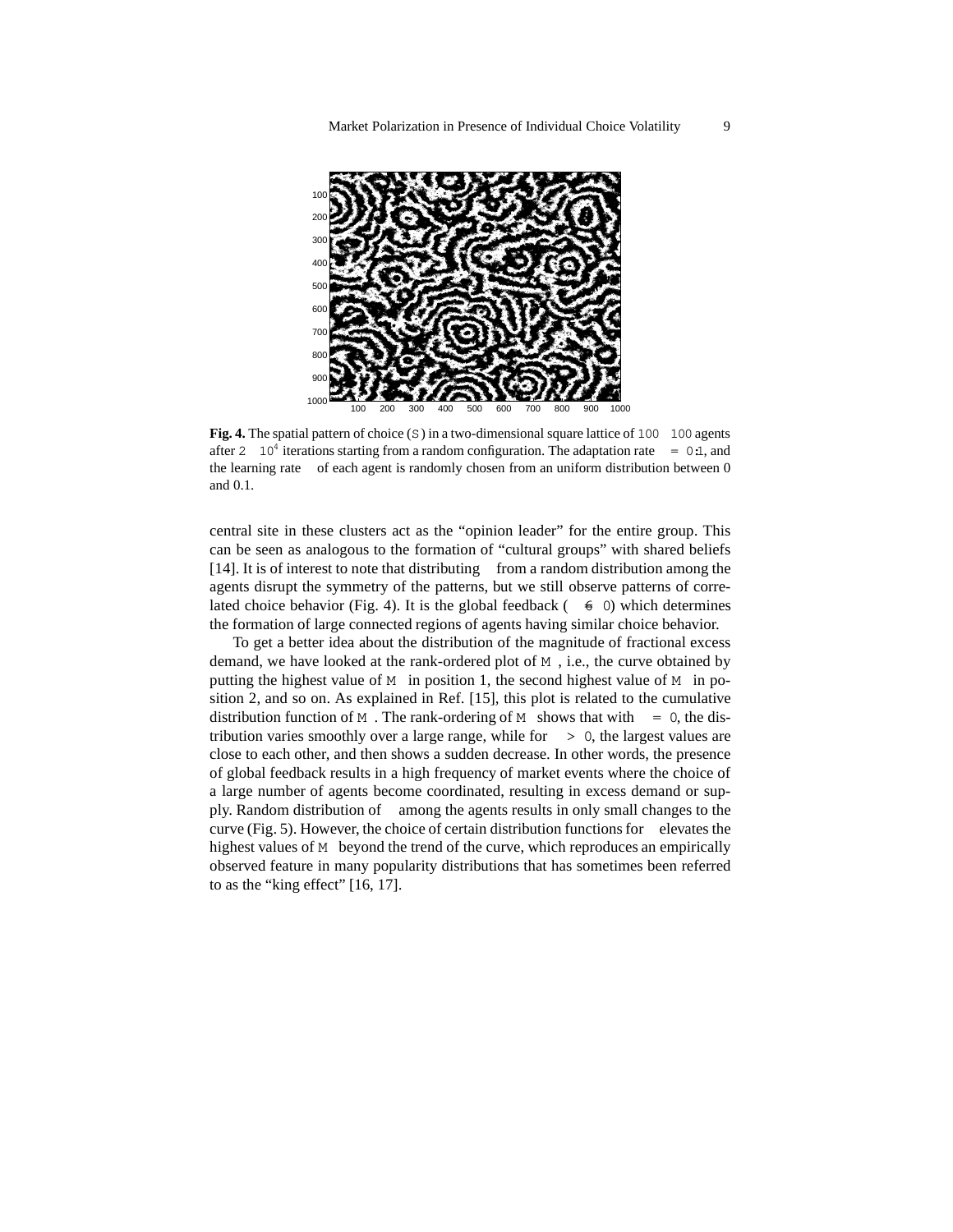10 Sitabhra Sinha and Srinivas Raghavendra



**Fig. 5.** Rank-ordered plot of M for a one-dimensional lattice of 100 agents. The adaptation rate = 0:1, and the learning rate of each agent is chosen from three different random distributions: uniform (circle), exponential (square) and log-normal (diamond).

# **4 Conclusion**

In summary, we have presented here a model for the emergence of collective action defining market behavior through interactions between agents who make decisions based on personal information that change over time through adaptation and learning. We find that introducing these effects produces market behavior marked by two phases: (a) market equilibrium, where the buyers and sellers (and hence, demand and supply) are balanced, and (b) market polarization, where either the buyers or the sellers dominate (resulting in excess demand or excess supply). There are multiple mechanisms by which the transition to market polarization occurs, e.g., (i) keeping the adaptation and learning rate fixed but switching from an initially regular neighborhood structure (lattice) to a random structure (mean-field) one sees a transition from market equilibrium to market polarization; (ii) in the lattice, by increasing the learning rate (keeping fixed) one sees a transition from equilibrium to polarization behavior; and (iii) in the case where agents have randomly chosen neighbors, by increasing the adaptation rate beyond a critical value (keeping fixed) one sees a transition from polarized to equilibrium market state.

The principal interesting observation seems to be that while, on the one hand, individual agents regularly switch between alternate choices as a result of adapting their beliefs in response to new information, on the other hand, their collective action (and hence, the market) may remain polarized in any one state for a prolonged period. Apart from financial markets, such phenomena has been observed, for example, in voter behavior, where preferences have been observed to change at the individual level which is not reflected in the collective level, so that the same party remains in power for extended periods. Similar behavior possibly underlies the emergence of cooperative behavior in societies. As in our model, each agent can switch regularly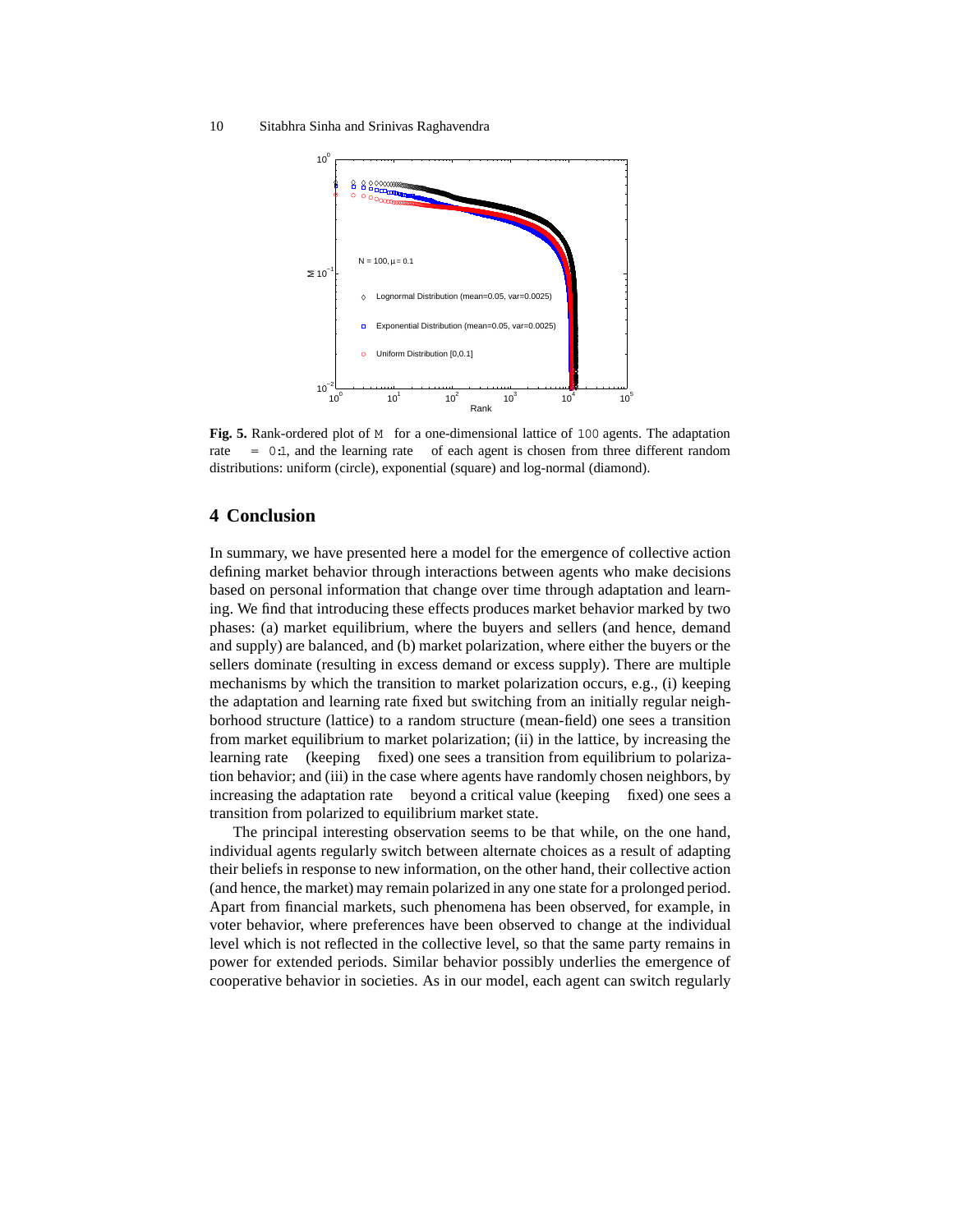between cooperation and defection; however, society as a whole can get trapped in a non-cooperative mode (or a cooperative mode) if there is a strong global feedback.

Even with randomly distributed we see qualitatively similar results, which underlines their robustness. In contrast to many current models, we have not assumed a priori existence of contrarian and trend-follower strategies among the agents [18]. Rather, such behavior emerges naturally from the micro-dynamics of agents' choice behavior. Further, we have not considered external information shocks, so that all observed fluctuations in market activity is endogenous. This is supported by recent empirical studies which have failed to observe any significant correlation between market movements and exogenous economic variables like investment climate [19].

We have recently studied a variant of the model in which the degree of interactions between neighboring agents  $J_{11}$  is not uniform and static, but evolves in time [20]. This is implemented by assuming that agents seek out the most successful agents in its neighborhood, and choose to be influenced by them preferentially. Here, *success* is measured by the fraction of time the agents decision (to buy or sell) accorded with the market behavior. The resulting model exhibits extremely large fluctuations around the market equilibrium state ( $M = 0$ ) that quantitatively match the fluctuation distribution of stock price (the "inverse cubic law") seen in real markets.

Another possible extension of the model involves introducing stochasticity in the dynamics. In real life, the information an agent obtains about the choice behavior of other agents is not completely reliable. This can be incorporated in the model by making the updating rule Eq. (1) probabilistic. The degree of randomness can be controlled by a "temperature" parameter, which represents the degree of reliability an agent attaches to the information available to it. Preliminary results indicate that higher temperature produces unimodal distribution for the fractional excess demand.

Our results concerning the disparity between behavior at the level of the individual agent, and that of a large group of such agents, has ramifications beyond the immediate context of financial markets [21]. As for example, it is often said that "democracies rarely go to war" because getting a consensus about such a momentous event is difficult in a society where everyone's free opinion counts. This would indeed have been the case had it been true that the decision of each agent is made independently of others, and is based upon all evidence available to it. However, such an argument underestimates how much people are swayed by the collective opinion of those around them, in addition to being aroused by demagoguery and yellow journalism. Studying the harmless example of how market polarizations occur even though individuals may regularly alternate between different choices may help us in understanding how more dangerous mass madness-es can occur in a society.

#### **Acknowledgements**

We thank J. Barkley Rosser, Bikas Chakrabarti, Deepak Dhar, Matteo Marsili, Mishael Milakovic, Ram Ramaswamy, Purusattam Ray and Dietrich Stauffer for helpful discussions. SS would like to thank the Santa Fe Institute where part of the work was done and Sam Bowles, Jung-Kyoo Choi, Doyne Farmer and Lee Segel for comments.